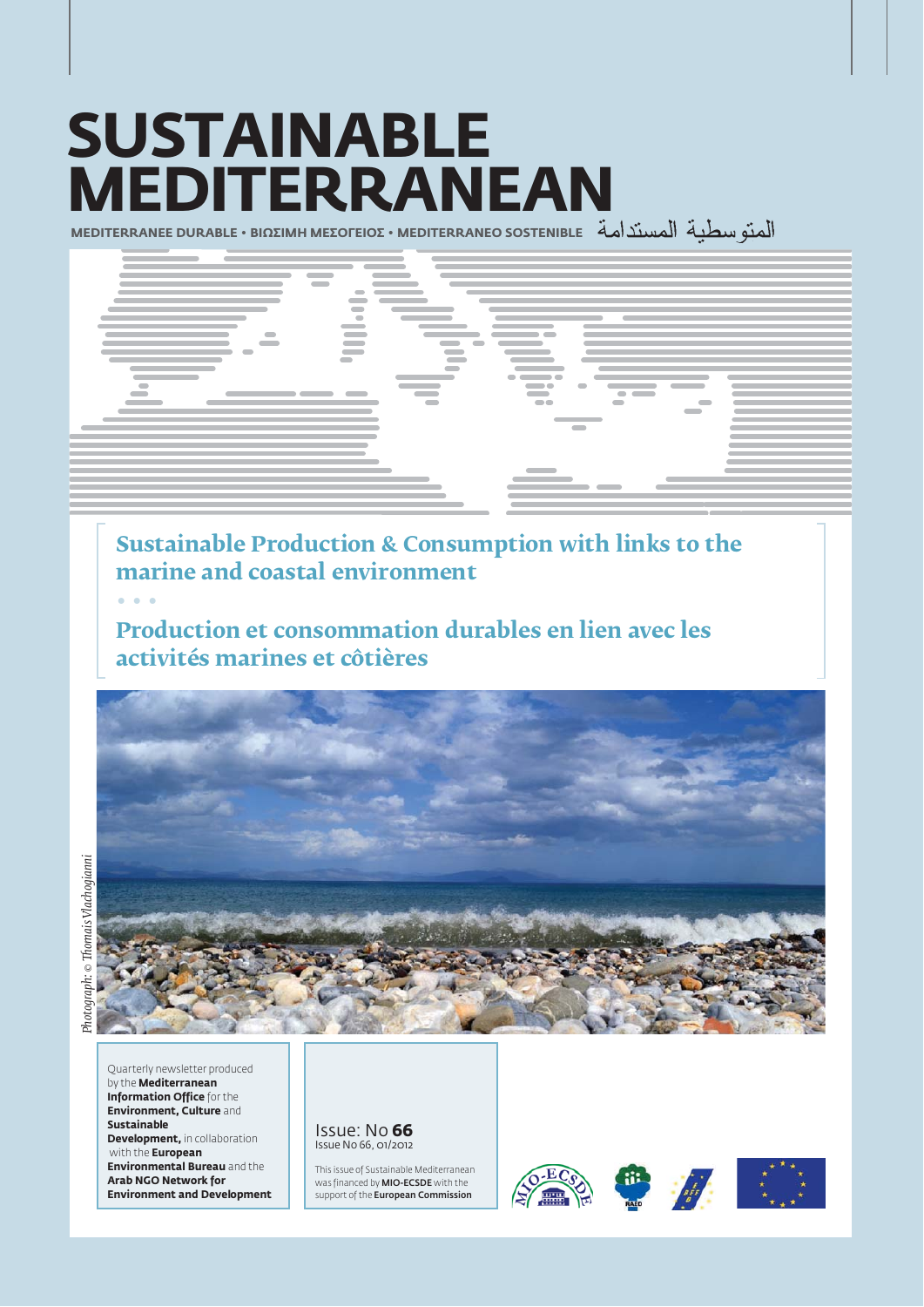## **CONTENTS**

| <b>EDITORIAL</b>                                                                                                                                                                                             | 3 | THINK GREEN   BIOSFERA (FYROM)                                                                                                                                       | q,        |
|--------------------------------------------------------------------------------------------------------------------------------------------------------------------------------------------------------------|---|----------------------------------------------------------------------------------------------------------------------------------------------------------------------|-----------|
| ORGANISING GREENER EVENTS IN THE MEDITERRANEAN                                                                                                                                                               | 4 | LA CONSOMMATION DURABLE ET SES EFFETS SUR LE<br>LITTORAL ET L'ENVIRONNEMENT MARIN   CLUB MAROCAIN                                                                    |           |
| SWITCHING TO MORE SUSTAINABLE CONSUMPTION AND<br>PRODUCTION IN THE MEDITERRANEAN                                                                                                                             | 5 | DE L'ENVIRONNEMENT ET DU DÉVELOPPEMENT & SOCIÉTÉ<br>PROTECTRICE DES ANIMAUX ET DE LA NATURE (MOROCCO)                                                                | <b>10</b> |
| HORIZON 2020 TRAININGS TACKLING SUSTAINABLE<br>CONSUMPTION AND PRODUCTION ISSUES IN THE<br>MEDITERRANEAN                                                                                                     | 6 | TRADITIONAL FISHING AND CONSERVATION OF MARINE<br>HABITATS AND CONSUMERS' HEALTH   CIRCOLO<br>FESTAMBIENTE / LEGAMBIENTE (ITALY)                                     | 12        |
| CONSOMMATION PROPRE POUR L'ENVIRONNEMENT<br>MARIN ET CÔTIER   ASSOCIATION DE DÉVELOPPEMENT ET DE<br>PROTECTION DE L'ENVIRONNEMENT (TUNISIA)                                                                  |   | EDUCATING YOUTH GROUPS ON THE POTENTIAL IMPACTS<br>OF PLASTICS ON MARINE RESOURCES   JORDAN SOCIETY<br>FOR DESERTIFICATION CONTROL AND BADIA DEVELOPMENT<br>(IORDAN) | 13        |
| CAMPAGNE NATIONALE DE SENSIBILISATION POUR LA<br>PROTECTION DES ANIMAUX RARES ET MENACES D'EXTINCTION<br>ASSOCIATION NATIONALE DE DÉVELOPPEMENT DURABLE ET<br>DE LA CONSERVATION DE LA VIE SAUVAGE (TUNISIA) | 8 | YOUTH: THE ULTIMATE PLAYER IN SUSTAINABLE PRODUCTION<br>AND CONSUMPTION   MAKHZOUMI FOUNDATION (LEBANON) 15                                                          |           |

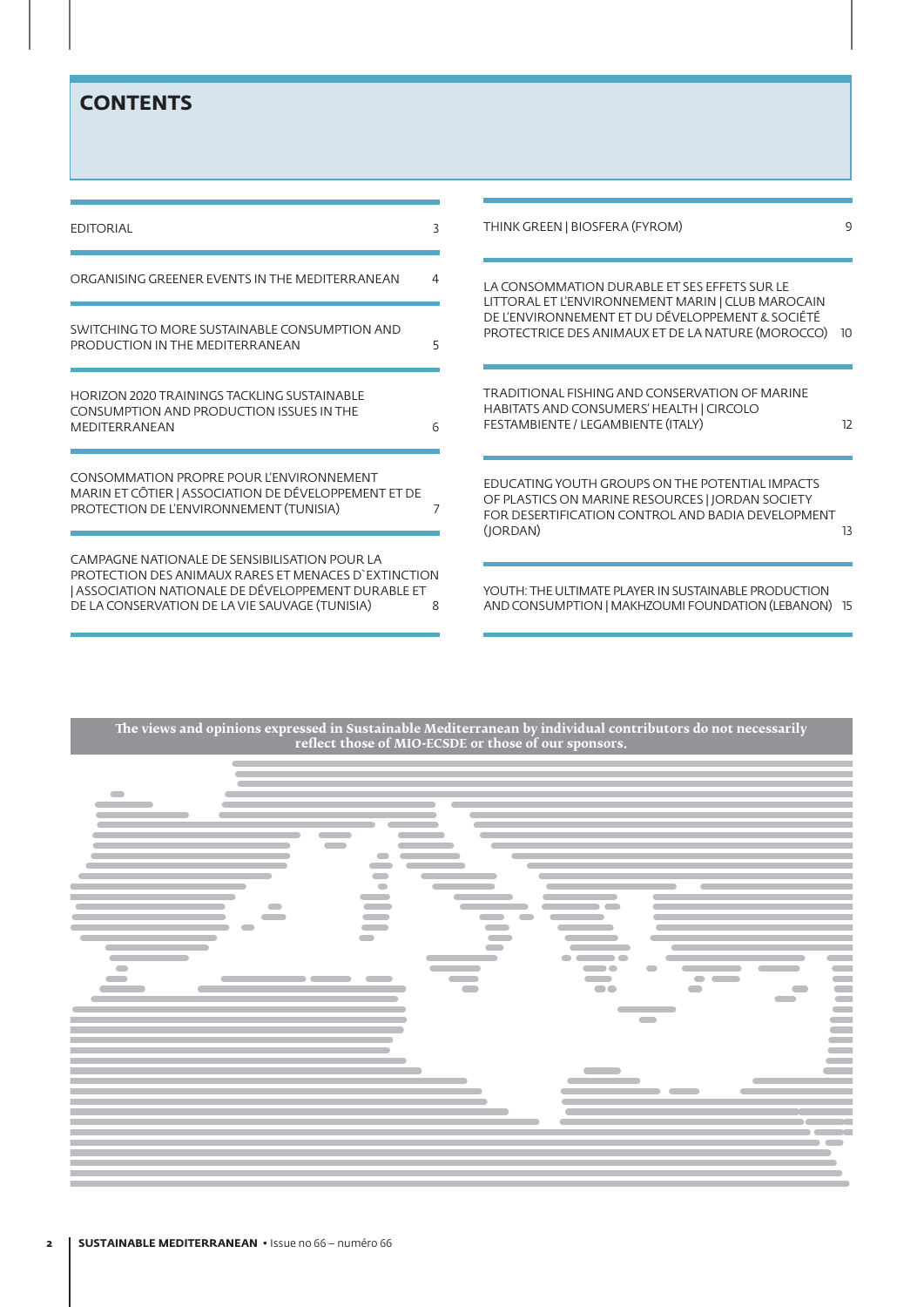## **EDITORIAL**

This issue of Sustainable Mediterranean is dedicated to "Sustainable Production & Consumption (SPC)" with a special focus on links to the marine and coastal environment. The promotion of environmentally and socially sus-"Sustainable Production & Consumption (SPC)" with a special focus on links to the marine and coastal envitainable production patterns is a critical pathway of the green growth paradigm but so is the encouragement of sustainable consumption habits and demand-side management.

This issue is a contribution to MIO-ECSDE's efforts to promote Sustainable Consumption and Production mostly within the framework of Education for Sustainable Development (ESD) and it is directly linked and/or is a follow up to the «YouthX-Change in the Mediterranean: A project to challenge our consumption behaviours and inspire responsible consumer choices». It is also directly linked to the overall framework of the Rio+20 process, within the theme «Green Economy - Sustainable Consumption and Production in the context of sustainable development & poverty eradication». It complements/promotes the «Sustainable Events in the Mediterranean» initiative, within which MIO-ECSDE, in cooperation with CP/RAC, has developed a web-based toolkit.

The Switch-Med program is also presented in this issue, as well as two relevant Horizon 2020 CB/MEP events carried out in the first quarter of 2012: the regional workshop on "Best environmental practices in olive mill waste management and new technologies" (19-21 March, Athens), and the national workshop on "Clean Technologies: Application to the food processing industry" (24-25 April 2012, Sarajevo).

The rest of the issue is dedicated to the activities of the MIO-ECSDE member NGOs that participated in the 2011 MEDITER-RANEAN ACTION DAY which was entitled "Sustainable Production & Consumption» ideally with links to the marine and coastal environment". This section is but a small tribute to the efforts of these NGOs and their capability and creativity in taking a small amount of seed money and organising events with a significant impact.

The MEDITERRANEAN ACTION DAY is an annual initiative of MIO-ECSDE, funded in part by the European Commission (through its annual activity funding of MIO-ECSDE), for its member organisations. It is a joint, small to medium-scale action conducted in many Mediterranean countries during the last four months of the year. The objective of the activity is to give the opportunity to the MIO-ECSDE member organisations to take action in the field, locally or nationally and be more visible to their target populations while tackling a "hot" environmental issue of their municipality, region or country.

The seven (7) Med Action Day events for 2011 took place in six different countries (FYROM, Italy, Jordan, Lebanon, Morocco, Tunisia), by seven Member NGOs of MIO-ECSDE.

ette publication de la "Méditerranée Durable" (Sustainable Mediterranéen) est consacrée aux «Production et consommation durables» avec un accent particulier mis sur leurs liens avec l'environnement marin et côtier. La nable Mediterranean) est consacrée aux «Production et consommation durables» avec un accent particulier promotion de modes de production écologiquement et socialement durables et des habitudes de consommation durables ainsi que la maitrise de la demande sont critiques pour le paradigme de la croissance verte.

En outre, cette publication est une contribution aux efforts du MIO-ECSDE pour promouvoir la consommation et la production durables notamment dans le cadre de l'Education pour un Développement Durable (EDD) et elle est directement liée et/ou est une continuité du projet « YouthXChange en Méditerranée: Un projet pour remettre en question nos comportements de consommation et inspirer les choix de consommation responsables ». Aussi, la publication est directement liée au cadre global du processus de Rio +20, au sein du thème «L›économie Verte – La consommation et la production durables dans le cadre du développement durable et de béradication de la pauvreté». En plus, elle complète/favorise l›initiative «Événements éco-responsables en Méditerranée», dans le cadre de laquelle, le MIO-ECSDE en coopération avec le CAR/PP, a développé une boîte à outils, accessible sur Internet.

Le programme Switch-Med est également présenté dans cette publication, ainsi que deux activités d'Horizon 2020 CB/MEP qui ont eu lieu durant le premier trimestre de 2012: batelier régional sur les "Meilleures pratiques environnementales dans la gestion des déchets des moulins d'olive et nouvelles technologies" (19-21 Mars, Athènes), et batelier national sur les «Technologies Propres: Application dans bindustrie agroalimentaire» (24-25 Avril 2012, Sarajevo).

Le reste de la publication est dédié aux activités des ONG membres du MIO-ECSDE qui ont participé à la journée «MEDI-TERRANEAN ACTION DAY» de 2011 qui a été intitulée «Production et Consommation durables, en premier lieu pour lenvironnement marin et côtier ». Cette section rend modestement hommage aux efforts de ces ONG, leur capacité et leur créativité pour avoir organisé des activités ayant un impact significatif à partir de petits financements.

La « MEDITERRANEAN ACTION DAY 2011 » est une initiative annuelle de MIO-ECSDE destinée à ses organisations membres et financée en partie par la Commission européenne (à travers son financement annuel des activités du MIO-ECSDE). Il sagit d<sub>'une</sub> action conjointe de petite à moyenne échelle menée dans de nombreux pays méditerranéens au cours du troisième trimestre de l›année. L›objectif de l›activité est de donner la possibilité aux organisations membres du MIO-ECSDE d'agir à un niveau local ou national et d'être plus visibles tout en abordant un sérieux problème environnemental dans leur municipalité, région ou pays.

Les sept (7) activités du Med Action Day pour 2011 ont eu lieu dans six pays différents (ARYM, Italie, Jordanie, Liban, Maroc, Tunisie) et ont été réalisées par sept ONG- membres du MIO-ECSDE.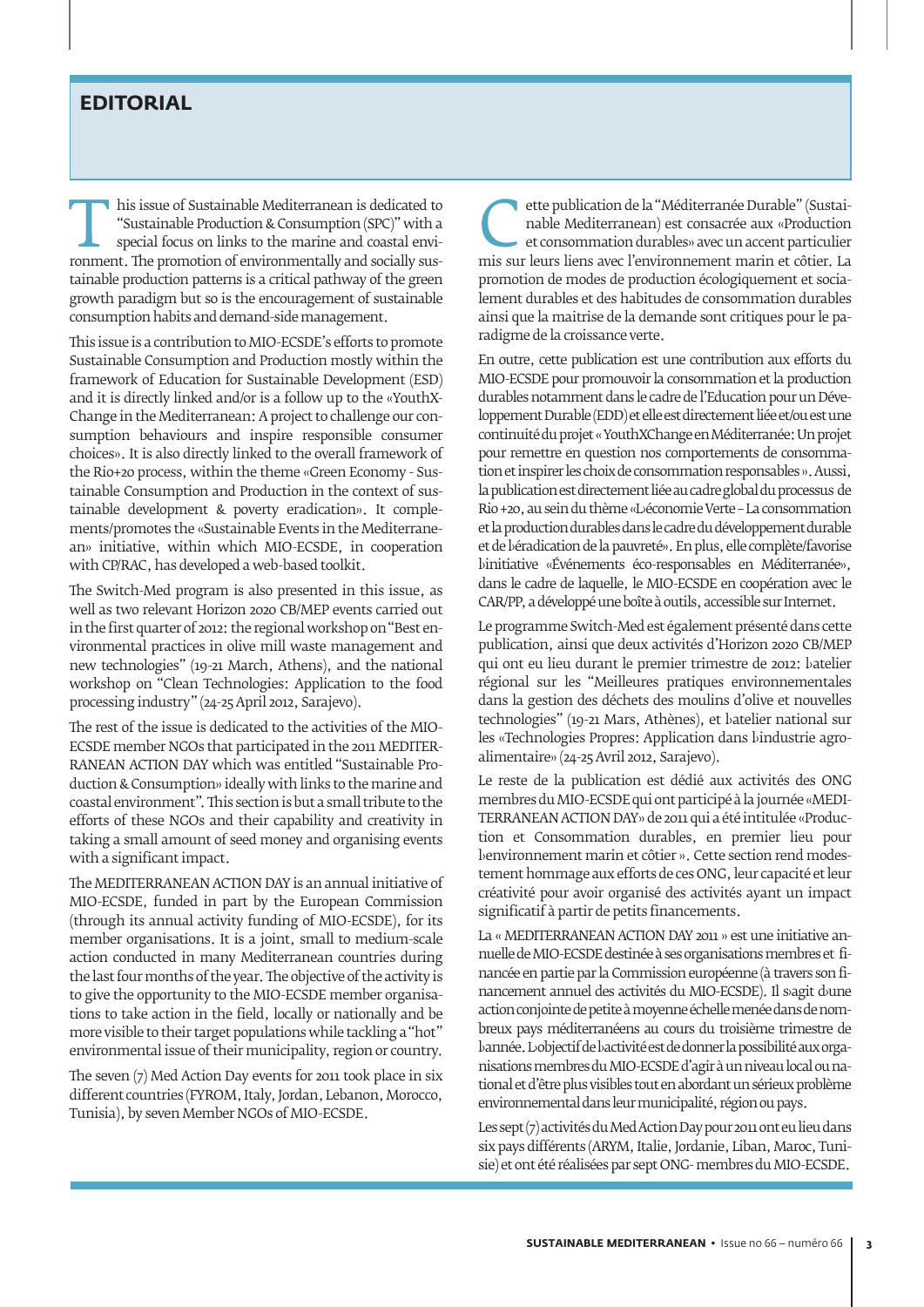#### ORGANIZING GREENER EVENTS IN THE MEDITERRANEAN

n initiative on how to organize greener events in the Mediterranean in line with sustainability principles has been quite recently launched by UNEP/MAP's Regional Activity Centre for Cleaner Production (CP/RAC) Mediterranean in line with sustainability principles has been quite recently launched by UNEP/MAP's and MIO-ECSDE. The initiative aims to promote the concept of sustainability in events' management, to enhance a cross-border cooperation to reduce energy consumption, carbon & water footprints and increase the use of renewable energy sources for organising events in the Mediterranean and to raise awareness on the "Life Cycle" thinking.

A web-based tool has therefore been developed, which provides a useful selection of means, resources and examples to help make all types of meetings (from small workshops to large scale international conferences) more sustainable (http://www.sustainableeventstoolkit.net). More specifically, the toolkit consists of a step-by-step checklist, which takes the user through the key elements of organizing an event, and includes examples of sustainable events, as well as a selection of sustainable events guidance and standards and an interactive map to find sustainable suppliers in the region. The toolkit is expected to be elaborated and enriched in the next coming months.

A very successful launching event/workshop was coorganized on 14 December 2011 by MIO-ECSDE and CP/RAC in Athens, mainly with the support of the EU funded Horizon 2020 CB/MEP project, to introduce participants to the 'Life Cycle' approach in relation to events management.

The workshop targeted 42 relevant staff members from 12 Mediterranean countries (Algeria, Croatia, Cyprus, France, Greece, Italy, Jordan, Lebanon, Spain, Syria, Tunisia, Turkey) from inter- and non-governmental organizations, private enterprises (travel agencies, hotels, event organizers) and even some public institutions.

Summing up the essence of the workshop, Prof. Scoullos, Horizon 2020 CB/MEP Team Leader, said: "The main message and achievement of this workshop is that all participants are now considering the factor of sustainability when planning events. However, it is not easy, especially when you want to address issues in depth. Although you can no longer do 'business as usual' in events planning, greening needs to follow a case-by-case approach."

The Sustainable Events Initiative is supported not only by the EU-funded Horizon 2020 CB/MEP, but also by the GEF funded Strategic Partnership for the Mediterranean Sea Large Marine Ecosystem (MedPartnership).

This initiative comes as a direct follow-up of the Memorandum of Understanding signed by MIO-ECSDE and CP/RAC in late 2011, recognizing the need to foster cooperation, strengthen mutual support and enhance synergies to maximize the impact of activities to promote the shift to sustainable patterns of consumption and production towards the de-pollution and/or sustainable development in the Mediterranean region.



*Group photo from the workshop on "Organizing Greener Events in the Mediterranean", 14 December 2011*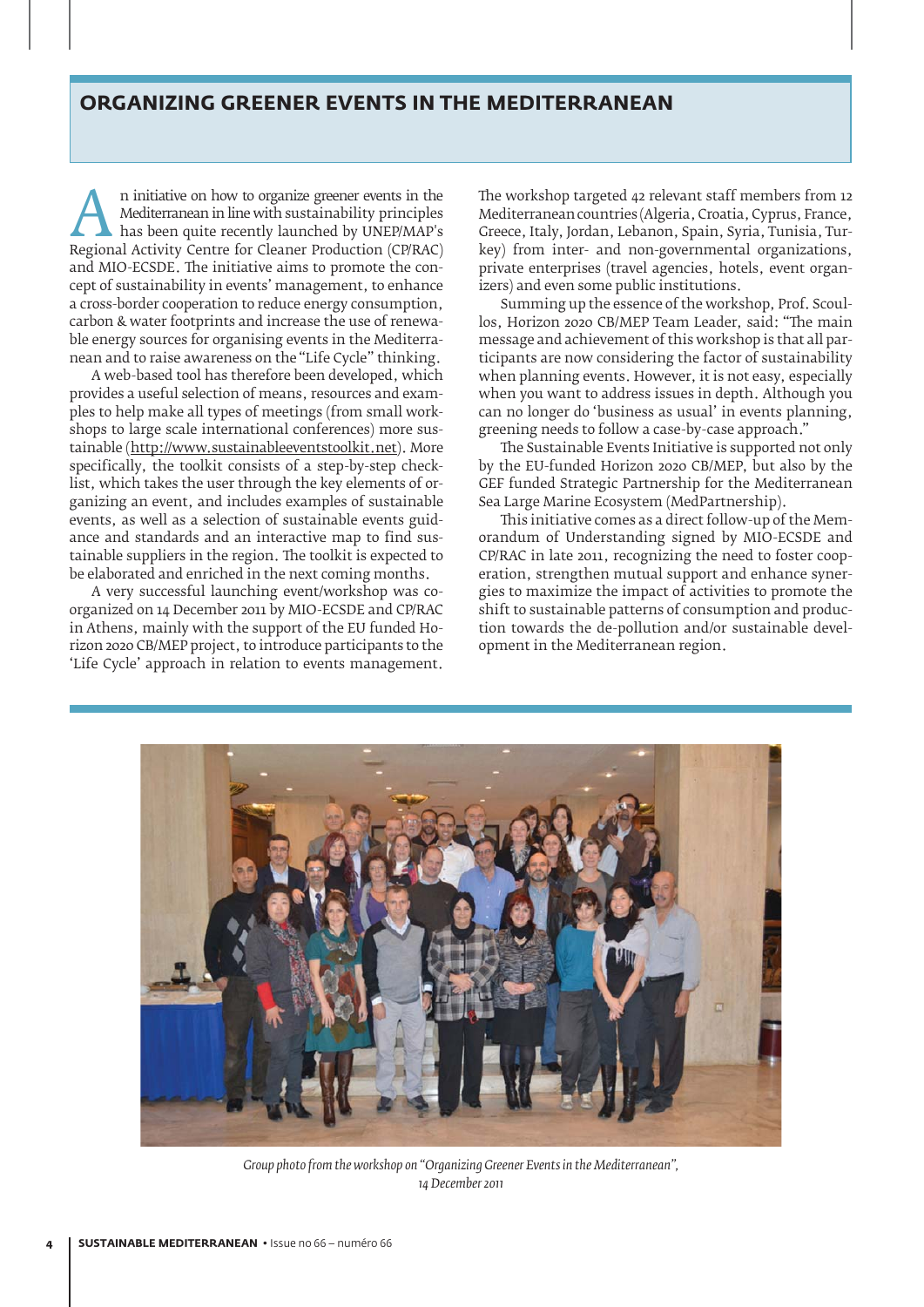## SWITCH-MED PROGRAM: SWITCHING TO MORE SUSTAINABLE **CONSUMPTION AND PRODUCTION IN THE MEDITERRANEAN**

*by Enrique de Villamore, CP/RAC*

**2012** funded SWITCH-Med program to assist the year of the launch of the EC southern Mediterranean (Algeria, Egypt, Israel, Jordan, Lebafunded SWITCH-Med program to assist the 9 ENPI South target countries of the non, Libya, Morocco, occupied Palestinian territory, (Syria) and Tunisia) to develop and implement policies to SWITCH to sustainable patterns of consumption and production through the promotion of SCP principles among consumers, small and medium-sized enterprises and Mediterranean policy-makers.

SWITCH Med is envisaged as a multi-component programme, with a total budget of between 15 to 20 million EUR including contribution by implementing agencies, involving actors presently playing a key role in the area of SCP in the Mediterranean region.

The policy component of SWITCH Med (with both regional activities as well as direct country level assistance in the design and implementation of SCP action plans) will be launched first and will build on the framework of the Barcelona Convention, with UNEP/MAP as the lead agency and the regional activity centre CP/RAC as the key implementing body for MAP. SWITCH MED is to be implemented making best use of the complementarities in the institutional governance and networking structure of UNEP/MAP (which include SCP and Green economy mandates through the Mediterranean Strategy for Sustainable Development (MSSD) of the Mediterranean Commission for Sustainable Development (MCSD) and UNEP/DTIE with its technical mandate on SCP globally and its long standing experience of setting up and implementing the SWITCH Asia programme.

The other two components of SWITCH Med to be launched in the near future include (i) demonstration activities to scale up the UNIDO MED TEST methodology; to promote green entrepreneurship and empower civil society as key SCP drivers; and to implement priorities identified by legally binding measures under the Protocols of the Barcelona Convention and by the SCP NAPs; and (ii) a networking function to allow for exchange, lessons learnt and further scaling up of SCP activities in the region.

The main expected results of SWITCH Med include: leapfrogging to socially inclusive Green Economies preserving the environment; integrating the natural capital and the environment in the core business of Mediterranean companies; creating a critical mass of citizens for SCP.



*UNIDO MED TEST Case Study in Tunisia (textile sector)*

Motograph: © Thomais Vlachoqianni *Photograph: © Thomais Vlachogianni*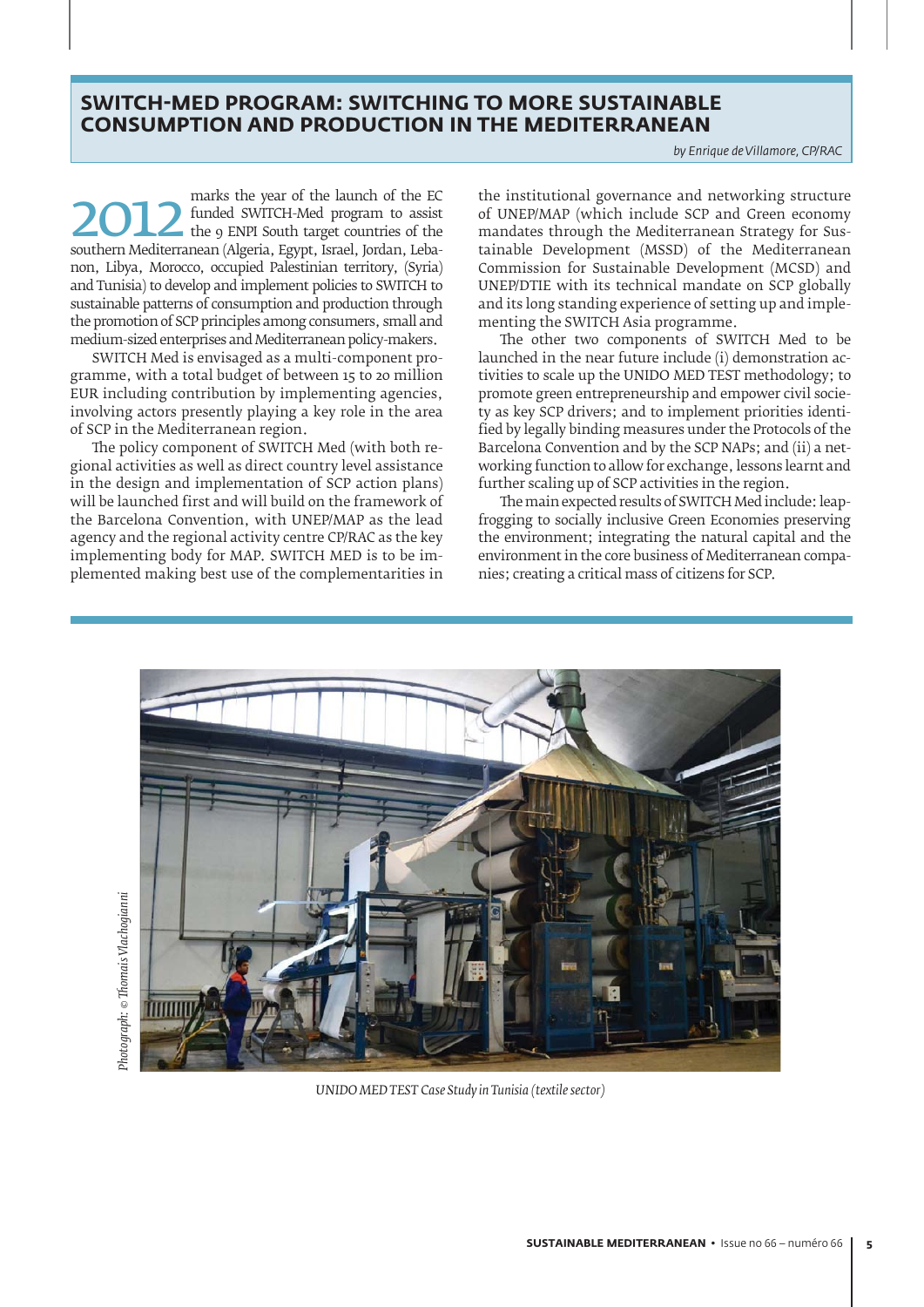#### **HORIZON 2020 TRAININGS TACKLING SUSTAINABLE CONSUMPTION** AND PRODUCTION ISSUES IN THE MEDITERRANEAN

The of the most challenging issues when promoting Sustainable Development is the shift toward<br>
Sustainable Consumption and Production (SCP).<br>
This challenge has been at the core of two regional working Sustainable Development is the shift toward Sustainable Consumption and Production (SCP). shops held in the first quarter of 2012 within the framework of the Horizon 2020 capacity building programme:

#### **Regional workshop on "Best environmental practices in olive mill waste management and new technologies" (Athens, 19-21 March 2012)**

As a world leader of olive cultivation and oil production, the Mediterranean has achieved substantial progress towards minimizing the negative environmental impacts of this sector. The overarching aim of this workshop was to showcase best environmental practices in olive mill waste management and related new technologies, while reaffirming the magnitude of the environmental pressure imposed by this activity in the region.

Focusing on specific challenges for effective management of olive mill solid waste and wastewater, this ambitious capacity building activity was of an intermediate level targeting decision makers in relevant ministries involved in olive mill waste regulation and management, as well as representatives from the civil society sector, including university, research institutes and cooperatives' staff involved in related fields of olive mill waste management and valorisation. Forty five participants from Albania, Algeria, Croatia, Israel, Jordan, Lebanon, Morocco, occupied Palestinian territory, Tunisia and Turkey benefited from the workshop.

Deeper understanding of the environmental impacts resulting from uncontrolled disposal of olive processing wastes, to sharpening the awareness of coherent legal and institutional frameworks and guidelines regulating the management of olive mill wastes as well as of innovative research and applied solutions in the sector, were among the workshop's aims. The workshop also covered relevant EU frameworks and best practices as well as the status in olive producing non-EU Mediterranean countries. Furthermore, participants gained deeper insight of olive mill waste marketing opportunities and challenges. Participants' presentations and experiences on all of the aforementioned were particularly enlightening.

The workshop was organized by the University of Athens with the support of the Regional Activity Centre for Cleaner Production of the Mediterranean Action Plan (CP/RAC).

#### **National workshop on "Clean Technologies: Application to the food processing industry" (Sarajevo, 24-25 April 2012).**

The workshop introduced participants to Clean Technology (CT) as an opportunity for food processing industries, enterprises and institutions to improve performance, productivity or efficiency while reducing costs, raw materials, energy consumption and waste. This national capacity building activity is of an introductory/intermediate level and is targeted to professionals interested in supporting CT development in the food processing sector, and particularly those involved in energy, water, waste and clean processes, materials and products. The seminar targeted representatives of various governance bodies responsible for Environment, Energy, Agriculture, etc., Members of Chambers of Commerce, Industries, SMEs and NGOs willing to apply Clean Technology.

Promoting cleaner, climate friendly technologies and improving environmental management practices were among the main goals of the workshop. Participants acquired information on the advantages of CT and on new technological opportunities in the food processing and slaughterhouse sectors to reduce the environmental impact of productive activities, including reducing energy and raw materials. Furthemore, they had the opportunity to learn about best practices in the field, learn from experiences within the country and furthermore, network organizations active in the field of CT.

The seminar was organised by the Regional Activity Centre for Cleaner Production of the Mediterranean Action Plan (UNEP/MAP CP/RAC).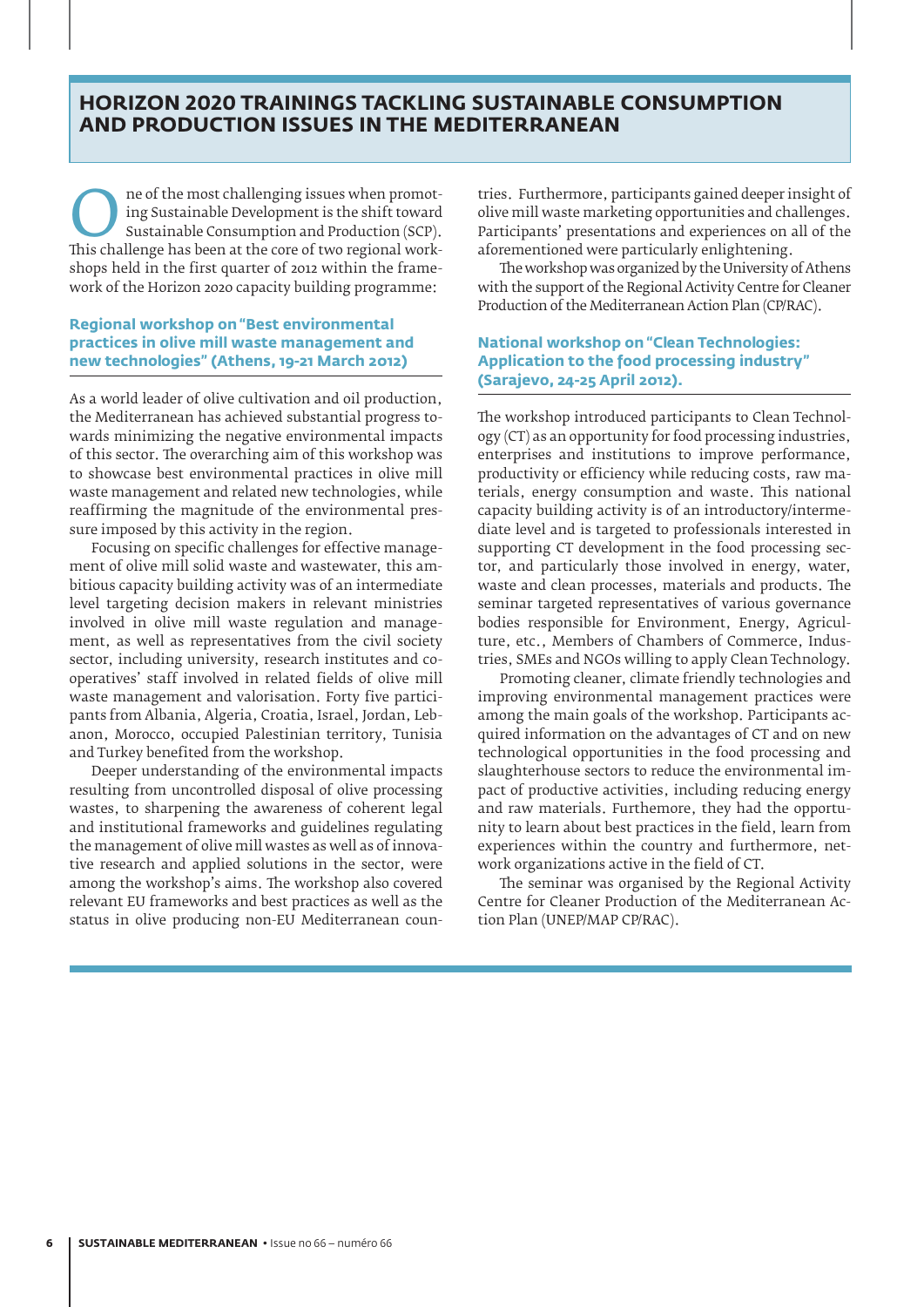## **CONSOMMATION PROPRE POUR L'ENVIRONNEMENT MARIN ET COTIER**



#### **ECOLOGIE LA MARSA** Organising NGO: ADPE **Country: Tunisia ¢¡§§į***adpe@hexabyte.tn*

ans le cadre de la journée MAD 2011, l'Association de<br>
Développement et de Protection de l'Environnement<br>
a organisé le 13 Novembre une activité sur la «Consommation propre pour l'environnement marin et côtier» Développement et de Protection de l'Environnement a organisé le 13 Novembre une activité sur la «Condont l›objectif a été de sensibiliser la population de La Marsa vers un comportement de consommation propre. La municipalité de la Marsa se situe à 18 kilomètres au nordest de Tunis et elle s›étire entre la colline de Sidi Bou Saïd et la falaise de Cap Gammarth.

Visant à défier le comportement de consommation et à inspirer des choix responsables sur la consommation, les participants se sont rassemblés à Marsa. Un carré sur la plage a été choisi et les déchets de la plage ont été collectés et triés, avec l'intention de définir un consommateur irresponsable (rejet des déchets sur la plage: papier, plastique, verre, lame, couteau, etc.) par rapport à un consommateur responsable (ramassage des déchets et leur dépôt dans les poubelles de plage). Cinquante jeunes de 14 – 15 ans, Scouts et de la Maison des jeunes de La Marsa ont participé à cette activité.

Les activités au sein de la MAD 2011 ont inclus:

- La création des affiches «marcher sur la sable propre, quel plaisir!» qui ont été placées à l'entrée de la plage.
- La création des brochures portant des caricatures sur plusieurs thèmes relatifs à la préservation de la plage et de la mer ont été distribuées à l'occasion de la journée «plage propre» avec la collaboration de la Maison des jeunes (problèmes des déchets, des sachets plastiques, risques de mortalité pour les tortue de mer, etc.).
- La sensibilisation des citoyens par les Eco gardes (scouts) vers un comportement de consommation civ-



*Action "plage propre" avec les jeunes scouts/ éco-gardes "Marcher sur du sable propre, quel plaisir!", affiche*

ique qui respect la plage et la mer et les garde propres. – L'organisation d'un débat sur la plage, concernant questions environnementales de la Méditerranée, la mer qui est presque fermée, les étendues de plages très sollicitées, la pression urbaine et la densité des populations côtières, les rejets telluriques et urbains de la Méditerranée, la faune, la flore, etc.

– Une présentation d'une proposition d'un aménagement paysager de l'esplanade balnéaire (espaces verts et palmier côtiers) a été faite, y compris la fixation des dunes de sable, l'embellissement, la qualité de vie, la sauvegarde durable de la plage, etc.

Telles activités sont directement liées au cadre global du processus Rio+20, dans «l'économie verte thématique consommation et production soutenables dans le contexte du développement et de l'extirpation soutenables de la pauvreté «. La sensibilisation des jeunes vise à la préparation du citoyen de demain afin d'avoir un comportement responsable concernant la consommation propre et la protection de l'environnement.



*Action plage propre avec les jeunes*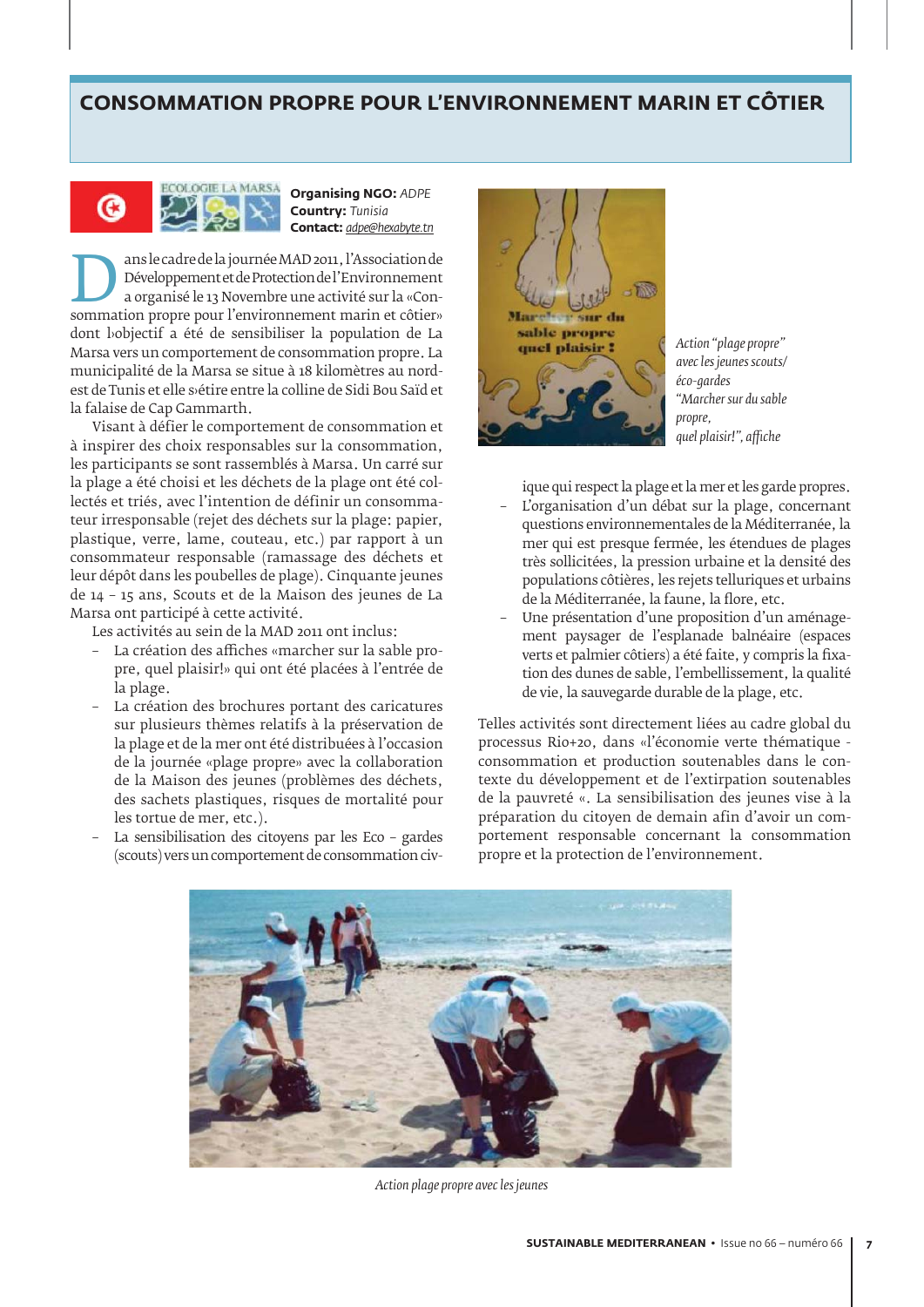## CAMPAGNE NATIONALE DE SENSIBILISATION POUR LA PROTECTION DES **ANIMAUX RARES ET MENACES D`EXTINCTION**



**Organising NGO: Association nationale**  *de développement durable et de la conservation de la vie sauvage*<br>**Country:** Tunisia **Country: Tunisia ¢¡§§į***gharbi.ali10@yahoo.fr*

u sein de la MAD 2011, l'Association Nationale de Développement Durable et de la Conservation de la Vie Sauvage (ANDDCVS) a organisé une campagne Nationale pour la sensibilisation du grand public (autorités Développement Durable et de la Conservation de la Vie Sauvage (ANDDCVS) a organisé une campagne Administratives compétentes, société civile, écoliers, enseignants, chasseurs, automobilistes, commerçant, polices, garde nationale, douaniers, agriculteurs) concernant **la protection des espèces de faune rares** et la lutte contre le braconnage. Cette manifestation a eu lieu le 29 Juin 2011 au Club Abdallah Farhat de Tir sis à Rades et aux stations de péages des autoroutes avec l'appui moral et financier du MIO-ECSDE, du Ministère de l'Agriculture et de l'Environnement représenté par la Direction Générale des Forêts et la Direction Générale de l'Environnement et de la Qualité de la Vie et de la Fédération Nationale des Associations des Chasseurs et des Associations de Chasses Spécialisées (FNACACS).

Cent vingt élèves provenant des écoles du ministère de l'Éducation Nationale et d'autres faisant partie des gouvernorats du grand Tunis (Tunis, Ariana, Manouba et Ben Arous) avec leurs parents, des enseignants et des chasseurs y ont participé. L'activité est organisée dans le cadre des objectifs relatifs au développement durable de la vie sauvage en général et de la protection de la biodiversité en particulier, et par suite du braconnage intensif de certaines espèces de faune rares et menacées d'extinction

telles-que: les chardonnerets, verdiers, tortues de terre, caméléon, rapaces, fennec, gondi, varan de désert, espèces menacées par chasse excessive ou capture de la part des braconniers.

Des intervenants scientifiques, techniques et associatives ont participé à l'activité, y compris M. Gharbi Ali – président de ANDDCVS, M. Habib Abid - directeur de la conservation des forêts à la Direction Générale des forêts du Ministère de l'Agriculture et de l'Environnement, M. Nabil Hamada - Directeur de l'environnement à la Direction Générale de l'Environnement et de la Qualité de la Vie au Ministère de l'Agriculture et de l'Environnement et plusieurs animateurs. Les discussions et les présentations qui ont été réalisées concernaient l'écosystème forestier, la biodiversité et la conservation de la faune et la flore menacée.

L'activité a inclus: la création des affiches et des Tshirts et casquettes avec les espèces les plus menacés. Des livres du Ministère de l'Agriculture et de l'Environnement intitulés «les parcs nationaux en Tunisie» ont été distribués, ainsi que des dépliants «Ensemble pour une école ami avec l'environnement».

En plus, d'autres activités culturelles ont été organisées pour les élèves qui ont participé à un atelier avec des activités artistiques de dessin, colorage et maquillage facial, une pièce de théâtre etc.

Totalement, cette action dans le cadre de la journée MAD a principalement réussi à informer et sensibiliser le grand public en matière de la conservation et la protection de ces espèces animales.



*La manifestation d' ANDDCVS*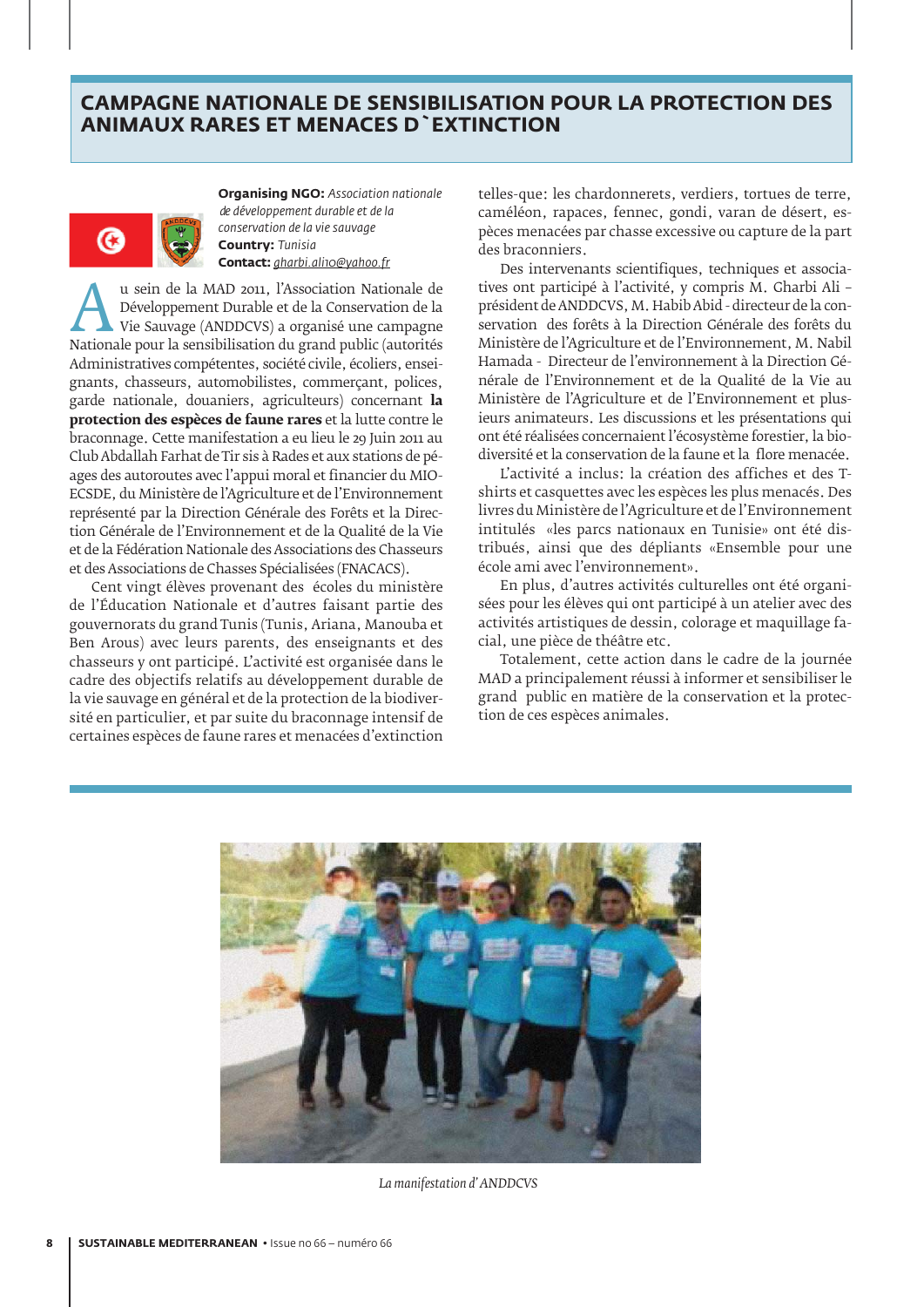## THINK GREEN



**Organising NGO: BIOSFERA Country: Former Yugoslav Republic**  *of Macedonia* **¢¡§§į***biosfera@t-home.mk*

**BIOSFERA, one of the "youngest" members of MIO-**<br>ECSDE, implemented successfully its activities<br>within the MAD 2011 framework, demonstrating<br>exceptional ardency and commitment to push the bor-ECSDE, implemented successfully its activities within the MAD 2011 framework, demonstrating ders of thinking at local and national level, and provoke/ promote the necessary actions, towards protecting the Mediterranean large marine ecosystem.

The implemented activities were divided into three main lines of action (social media campaign, media campaign, and awareness raising activities), which complemented each other and ensured synergies in terms of media coverage and public participation. The main aim of these activities was to raise awareness on the importance and value of the Mediterranean Sea and coasts, and encourage people to commit themselves towards their protection through various types of actions. The main target groups were high school students, the media and the wider public.

Some of the highlights of BIOSFERA's MAD 2011 activities included:

- The creation and regular updating of a social channel profile (facebook) with the aim to reach out as wide a target as possible and disseminate the overarching message of the campaign: "Good will and awareness is the key for the protection of the Mediterranean Ecosystem". Along with the facebook profile, a set of e-mails was sent out targeting different stakeholders and decision makers all over the country.
- A music video entitled "Reborning Planet" composed by Stefan "Psy". The video aimed to inspire the audiences and motivate them to rethink and change their lifestyles.

 (*http://www.dailymotion.com/video/xmuitq\_stefan-psy-reborning-planet\_music?start=7# from=embed)* 

– Promotion of BIOSFERA's MAD 2011 activities through the University Radio Station UKLO FNM, which supported all project activities. Two BIOS-



FERA members were guests at a special edition of the Radio show "The Third Planet" and they had the opportunity to inform the public on the "think green" campaign and its corresponding activities.

- The organization of a poetry event in the premises of the National institution University Library "St. Kliment Ohridski". More than fifty poems were submitted and special prizes and certificates were awarded.
- The organization of a thematic exhibition of books and photos, in cooperation with the National institution University Library "St. Kliment Ohridski" at the Library's premises, which aimed at passing the message of the MAD activities onto visitors. At a special ceremony winning prizes were given to the best authors and photographers.
- The organization of a round table with emphasis on influencing sustainable consumption patterns, held at the "Millennium" hotel in Bitola, with the participation of NGOs, local authorities, high school students and teachers from Bitola. The main conclusions underlined the need for more discussions with the wider public, ways to motivate the Youth in order to engage them in such activities, as well as the involvement of local authorities in similar activities.
- The development and wide dissemination of leaflets with the support of BIOSFERA's volunteers. The leaflets were distributed before each MAD 2011 event, in several places including the well known pedestrian street "Shirok Sokak". Furthermore, one thousand leaflets were distributed in ten high schools, in activities which involved more than two thousands students.



*A selection of photos from the photo exhibition*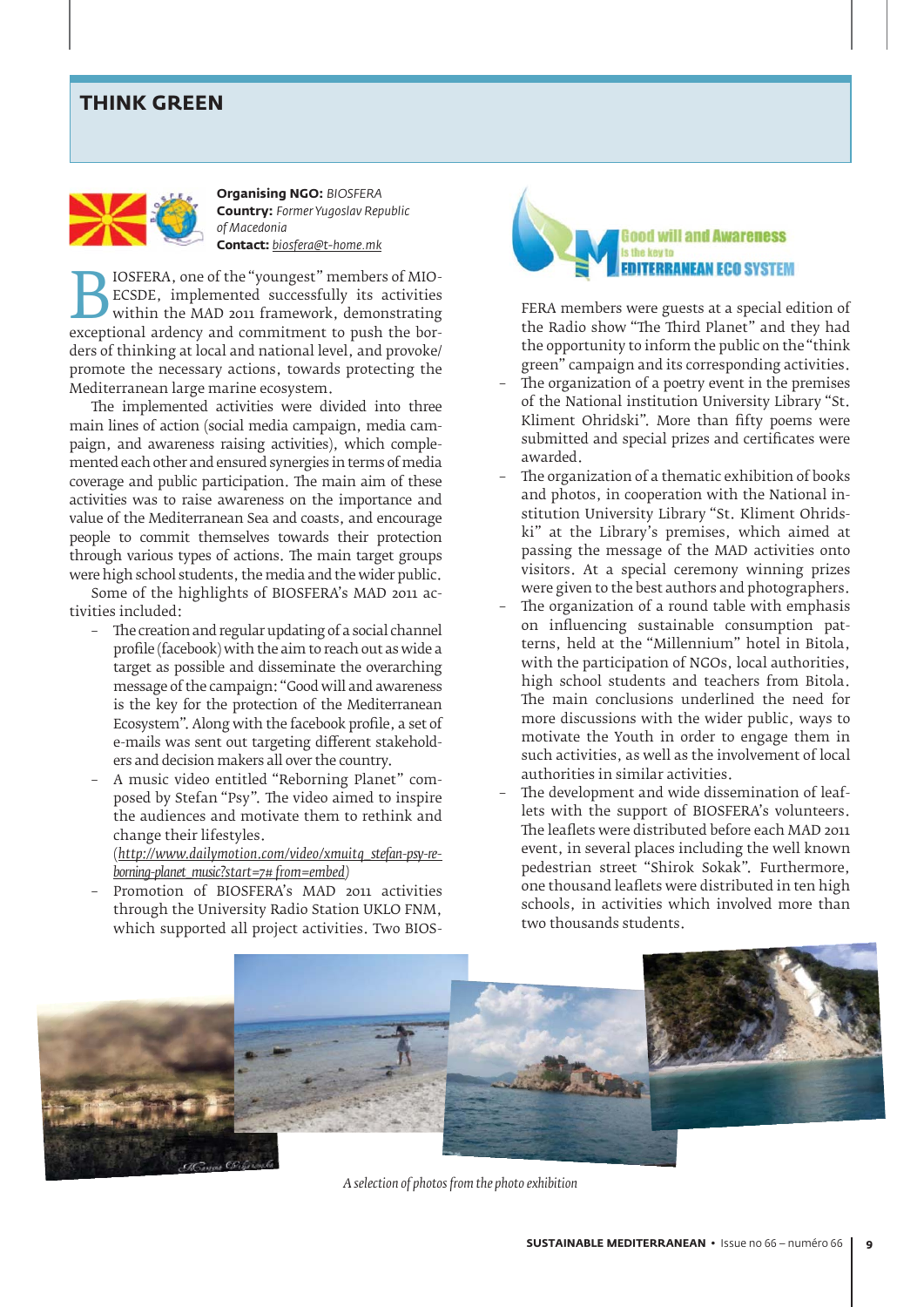## **LA CONSOMMATION DURABLE ET SES EFFETS SUR LE LITTORAL ET L'ENVIRONNEMENT MARIN**



*Organising NGO: CMED & SPANA* **Country: Morrocco ¢¡§§į***cmepe2000@yahoo.fr*

ans le cadre de Med Action Day 2011, le Club<br>
Marocain pour l'Environnement et le Dévelop-<br>
pement (Section Ouezzane) a organisé une acti-<br>
vité environnementale sur le thème de La consommation Marocain pour l'Environnement et le Développement (Section Ouezzane) a organisé une actidurable et ses effets sur le littoral et l'environnement marin, en collaboration avec la Délégation Régionale du Ministère de la Jeunesse et du Sport, le Conseil municipal d'Ouezzane et le bureau national du CMED.

Environ 160 personnes de différentes catégories sociales et organismes/associations ont participé aux activités de la journée, parmi eux la Délégation provinciale du Ministère de la Jeunesse et du Sport et le Conseil municipal d'Ouezzane, ONG locales et de la région d'Ouezzane, élus communaux d'Ouezzane, Associations féminines, Large public de jeunes scolaire et étudiants, membres du bureau national du CMED – Rabat, membres du CMED- Section d'Ouezzane.

L'activité a inclus une projection d'un film documentaire (la consommation durable et ses effets sur les eaux), des interventions scientifiques sur le thème de la journée, concours d'expression artistique sollicitant l'inspiration et la créativité des élèves, (poésie et dessin) sur l'importance de la consommation responsable dans la protection de l'environnement littoral et marin.

Les objectifs **étaient les suivants**:

- Célébrer Med Action Day 2011 sous le thème choisi pour cette année : la consommation durable et ses effets sur le littoral et l'environnement marin;
- Montrer l'importance du littoral méditerranéen dans les domaines de l'environnement, l'économie et la fonction sociale;
- Discuter le rapport entre les modes de consommation et l'état de l'environnement littoral et marin au Maroc;
- Encourager l'expression créative visant une meilleure prise de conscience du rapport entre les modes de consommation et l'environnement littoral et marin;
- Inciter les élèves à s'exprimer, par des productions artistiques, sur des questions environnementales favorisant en priorité la sensibilisation aux modes de la consommation durable et leur importance dans la protection de l'environnement.

L'activité a commencé par la présentation d'un film sur la production du coton en Chine, sa consommation des ressources naturelles notamment les quantités d'eau, en plus de l'épuisement du sol à cause d'une utilisation excessive de pesticides et de produits chimiques.

Suite aux allocutions d'ouverture du Président du CMED (Section Ouezzane), du Président du Club Maro-



cain pour l'Environnement et le Développement, Madame le Délégué Provincial du Ministère de la Jeunesse et du Sport, Prof. Mohamed JAMAH EDDINE (Bureau National du CMED), a traité dans son exposé le thème suivant: **Éducation, communication et durabilité dans l'environnement littoral et ensuite,** Prof. Mohamed FTOU-HI (Président de bureau national du CMED), a abordé dans son exposé la question des modes de consommation dans la pratique éducative au Maroc. L'intervention du Dr Ahmed CHERKAOUI (Centre Pédagogique Région Meknès) a abordé le sujet suivant : La production et la consommation et leurs effets sur la biodiversité dans des écosystèmes précaires: cas des écosystèmes oasissiens du palmier dattier a mis l'accent sur l'importance de la valorisation des savoir-faire culturaux hérités, l'adaptation appropriée entre la modernisation des outils de production, de commercialisation et de consommation des dattes sans négliger les savoir-faire hérités pour une meilleure interaction en faveur de l'écosystème des oasis au Maroc, tout en considérant cet héritage comme une ressource d'une importance environnementale, économique et social susceptible de contribuer efficacement au développement local et national.

A la fin des interventions scientifiques, l'activité est passée à une nouvelle phase: la phase de bexpression créatrice qui a inclus les activités suivantes:

- une exposition de dessins et de peintures expressifs sur les valeurs environnementales souhaitables, produites par un groupe de jeunes, filles et garçons, issus d'établissements scolaires de la ville Ouezzane.
- la lecture de poèmes à propos de l'environnement et les contraintes subies à cause de son envahis-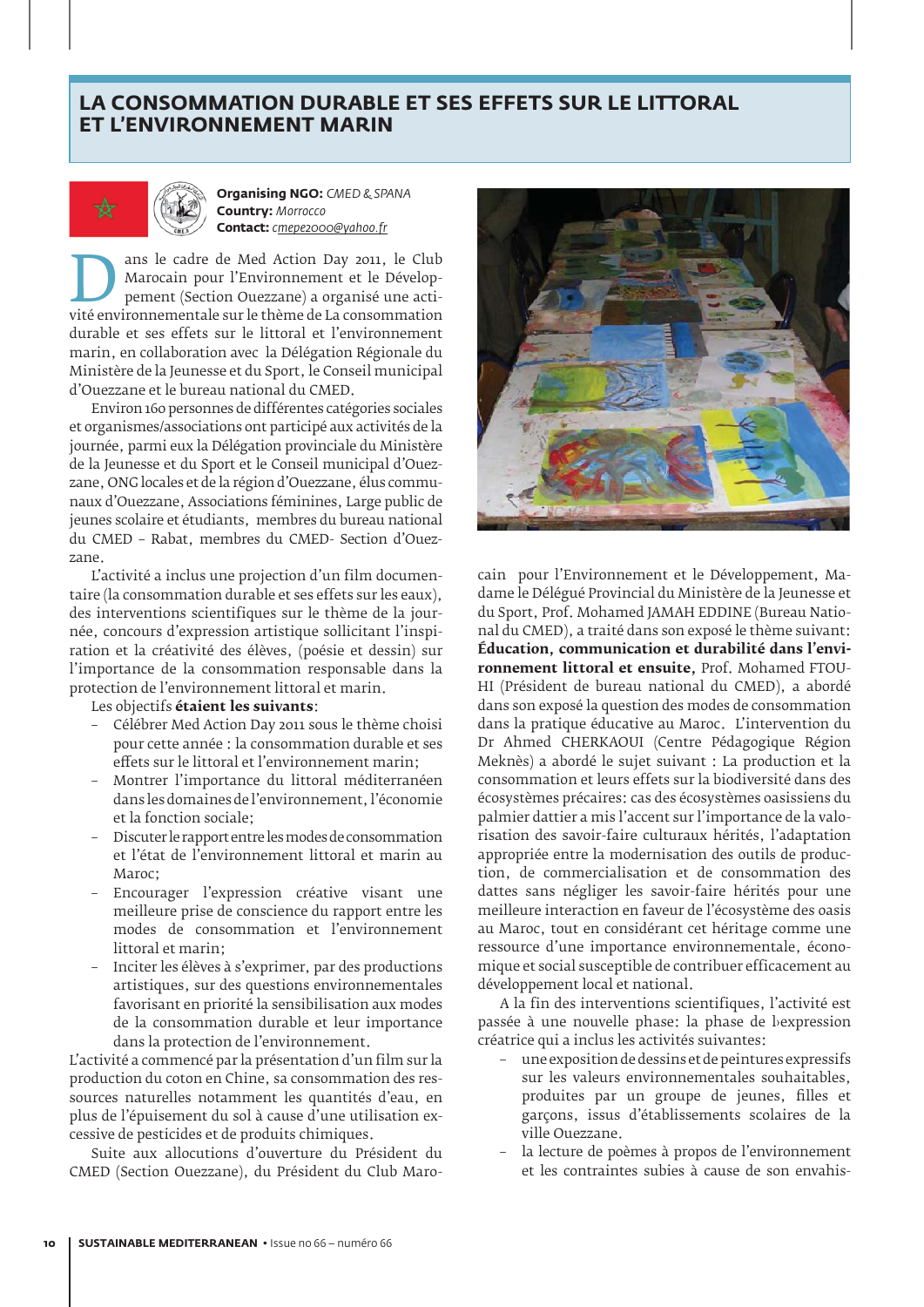sement par le béton, la pollution et de la consommation non responsable.

Enfin, suite aux interventions scientifiques et aux activités de l'expression créative, un débat général a porté sur un certain nombre de questions, notamment: l›importance de l›organisation de Med Acton Day et de son choix de thèmes ciblant la promotion de la prise de conscience quant aux modes de consommation et leur impact sur le système de sécurité de l'environnement littoral et marin dans l'espace méditerranéen, la nécessité urgente d'adopter une approche de gestion intégrée du littoral marocain, le long duquel se situent des villes exerçant sur ce littoral de fortes pressions par la variété de leurs activités dans les domaines de pêche,

d<sub>i</sub>ndustrie et du tourisme, la mise en relief du rôle de l'éducation, de l'école, de la communication et des médias dans la promotion des valeurs invitant à la modération, à béquilibre et au non gaspillage des ressources naturelles, la nécessité de favoriser la complémentarité entre les activités scolaires et parascolaires, et entre le rôle des curricula et des techniques d<sub>'expression créative pour promouvoir une</sub> culture de la citoyenneté environnementale, bimportance du partenariat et de coopération entre la direction, les élus, les médias et les organisations de la société civile pour protéger benvironnement et réaliser un développement durable prenant en compte lamélioration des revenus et des conditions de vie des citoyens et la protection des écosystèmes.

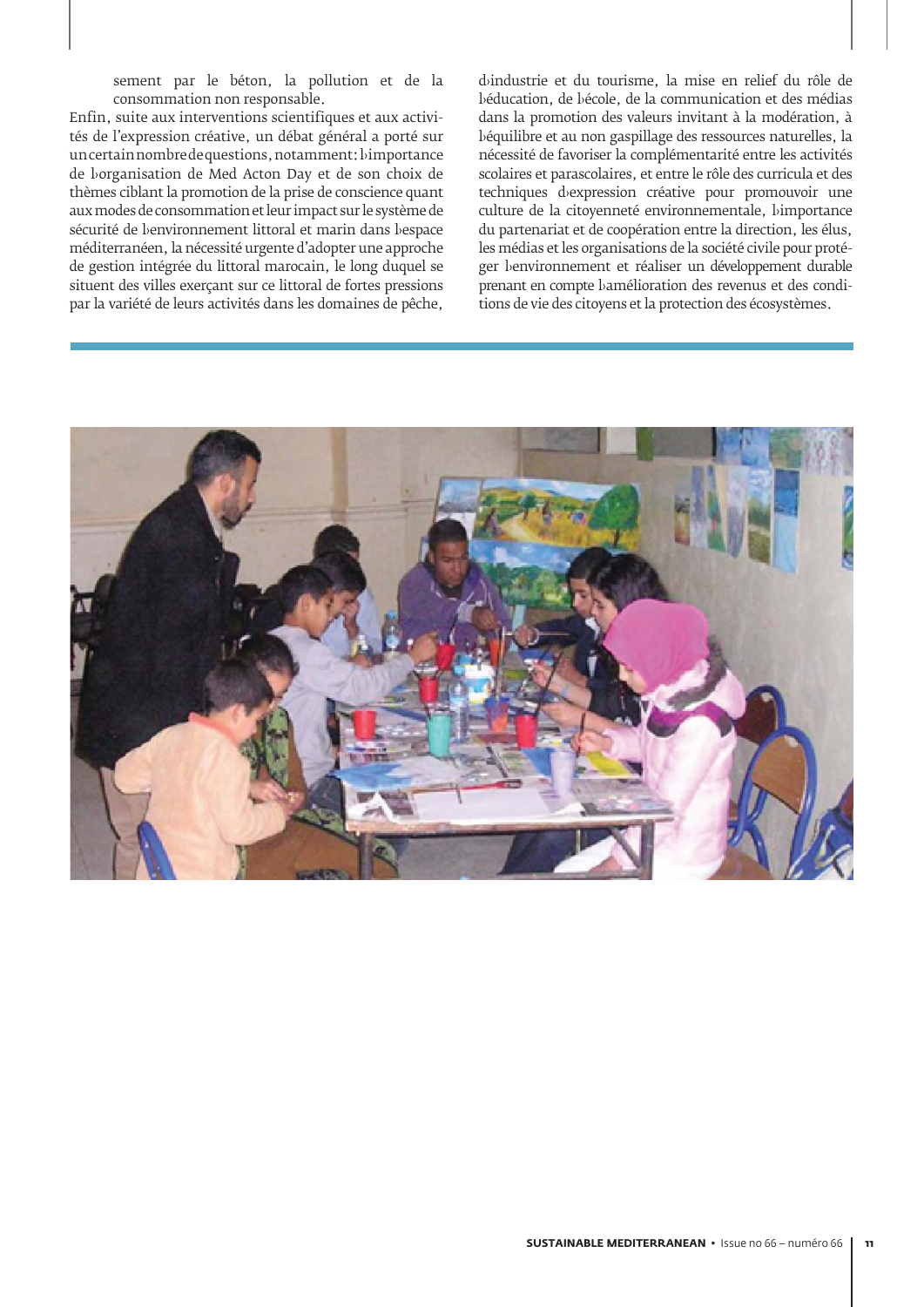## **TRADITIONAL FISHING AND CONSERVATION OF MARINE HABITATS AND CONSUMERS' HEALTH"**



**Organising NGO:**CIRCOLO **FESTAMBIENTE/ LEGAMBIENTE Country: Italy ¢¡§§į***mediterraneo@festambiente.it*

**WE US THE FRAMELY CAMBIENTE OF CONCOLO FESTAMBIENTE/ LE-<br>
CAMBIENTE organised a one-day activity entitled<br>
"Redescovering local fish – Traditional Fishing and Con-**Day 2011, the NGO CIRCOLO FESTAMBIENTE/ LE-GAMBIENTE organised a one-day activity entitled **servation of Marine Habitats and consumers health",** in Grosseto-Tuscany, Italy, on the 28<sup>th</sup> November 2011.

The activity is part of a campaign for the protection of marine habitats, dunes and posidonia, initiated in September 2011 and expected to be continued within 2012. The main events organized within the MAD 2011 activity, included a guided visit to the dunes, presentation and distribution of the pamphlet "The Sentinels of the Sea", a press conference and a meeting with the Federalberghi and Confcommercio (federations of restaurants, hotel and pensions, etc. of the Grosseto Province), that hopefully will lead to the signing of an agreement to cooperate towards the promotion of the campaign.



The main objectives of the MAD 2011 activity were:

- To raise awareness on the protection of marine biodiversity;
- To promote local and seasonal fish consumption;
- To protect the traditional fishing grounds and practices threatened by unsustainable fishing practices;

– To promote the establishment of a network aiming to raise awareness among restaurants, catering services, etc. on the sustainable consumption of fish.

The meeting with the students of the Institute "Alberghiero Leopoldo di Lorena" was organized by CIRCOLO FES-TAMBIENTE/ LEGAMBIENTE in collaboration with the National Civil Service. Volunteers from the National Civil Service developed a video to promote the campaign's message targeted to consumers, encouraging the consumption of seasonal and local fish.

A leaflet was distributed in front of the biggest supermarket of Grosseto, highlighting that consumption patterns are related to political and lifestyle choices. This action was held in cooperation with the organization TerraMare working on environment and ecotourism issues, the National Civil Service, the Federalberghi and Confcommercio, the Centro Commerciale Clodia and Istituto Alberghiero Leopoldo di Lorena di Grosseto.

The launching and promotion of the campaign is expected to have an important impact on the conservation of marine resources. It is in synergy with another campaign scheduled to be launched within 2012 towards safeguarding the sea, entitled: "Guardiani del Mare-Sentinels of the Sea".

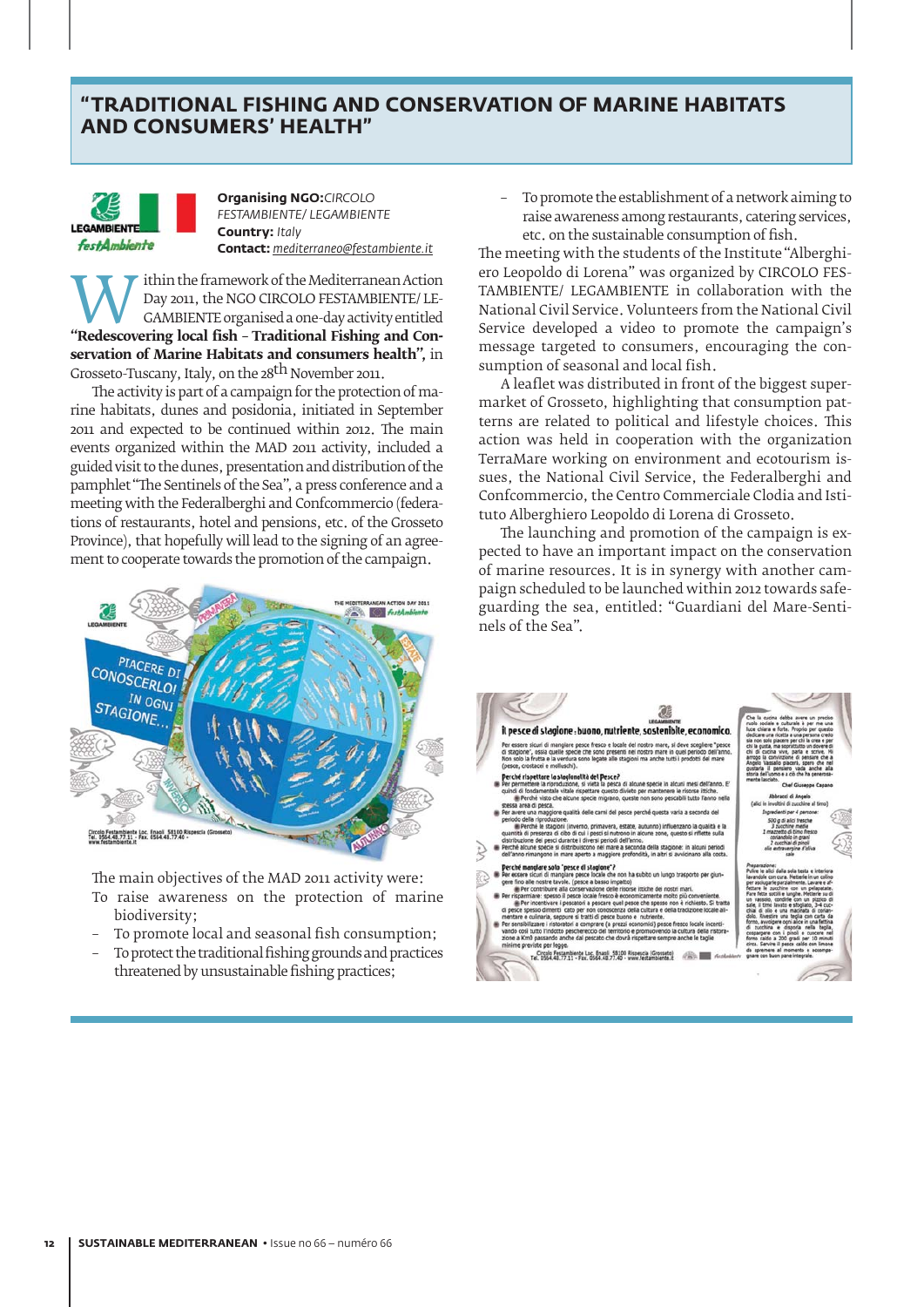## **EDUCATING YOUTH GROUPS ON THE POTENTIAL IMPACTS OF PLASTICS ON MARINE RESOURCES"**



**Organising NGO: Jordan Society**  *for Desertification Control and Badia Development* **Country:** Jordan **¢¡§§į***Jsdc@index.com.jo* 

one day workshop was organized in Amman on<br>the 29<sup>th</sup> of December 2011, in order to raise pub-<br>lic awareness on issues related to solid waste<br>with emphasis on plastics reaching the coastal and mathe 29<sup>th</sup> of December 2011, in order to raise public awareness on issues related to solid waste with emphasis on plastics reaching the coastal and marine environment in Aqaba.

Jordan's marine coastline is only 27 km long and forms the north eastern corner of the Gulf of Aqaba. It provides the only access to sea for Jordan and it is being used for shipping, fishing, and industrial activities that require large amounts of cooling water. Within this small stretch of land, lies also a growing tourist industry, which is located in an area that hosts a delicate marine ecosystem. The fringing reefs along the Jordanian coast are of extreme environmental importance. This reef system is considered the most diverse within the Northern Hemisphere with many endemic species. The coast of the Gulf of Aqaba is subjected to several sources of pollution due to the aforementioned activities.

Of particular importance is the impact from tourism activities, where marine litter, including plastic, poses a threat to the marine biodiversity. Solid waste is generated in public beaches and is dumped into the water by tourists and locals visiting the beach. Since the city of Aqaba was transformed into a Special Economic Zone (a free zone area) in 2000, many Jordanians have been visiting the area for recreational activities. This has brought an extra pressure onto the marine and coastal resources.

The MAD 2011 event organized by JSDCBD was an effort to promote the concepts of sustainable use of marine resources, prevention and recycling of waste as well as more sustainable patterns of consumption. It involved youth from the Hashemite University and a number of JSDCBD's members. Three representatives of media joined as participants and contributed effectively to the wide dissemination of the key messages. A combination of presentations and discussions took place and contributed to the achievement of the objectives of the workshop. These were the following:

- To raise awareness on the problem of using plastics and their impact on marine and coastal resources in Aqaba/Jordan;
- To protect marine and coastal resources from littering and destruction of corals, and maintain an environment of high aesthetic value;
- To highlight the role of youth as a means to reach out to the entire community (the idea and scope of this activity could be converted in the future into a full proposal);



*Traditional fishing nets and fishing huts*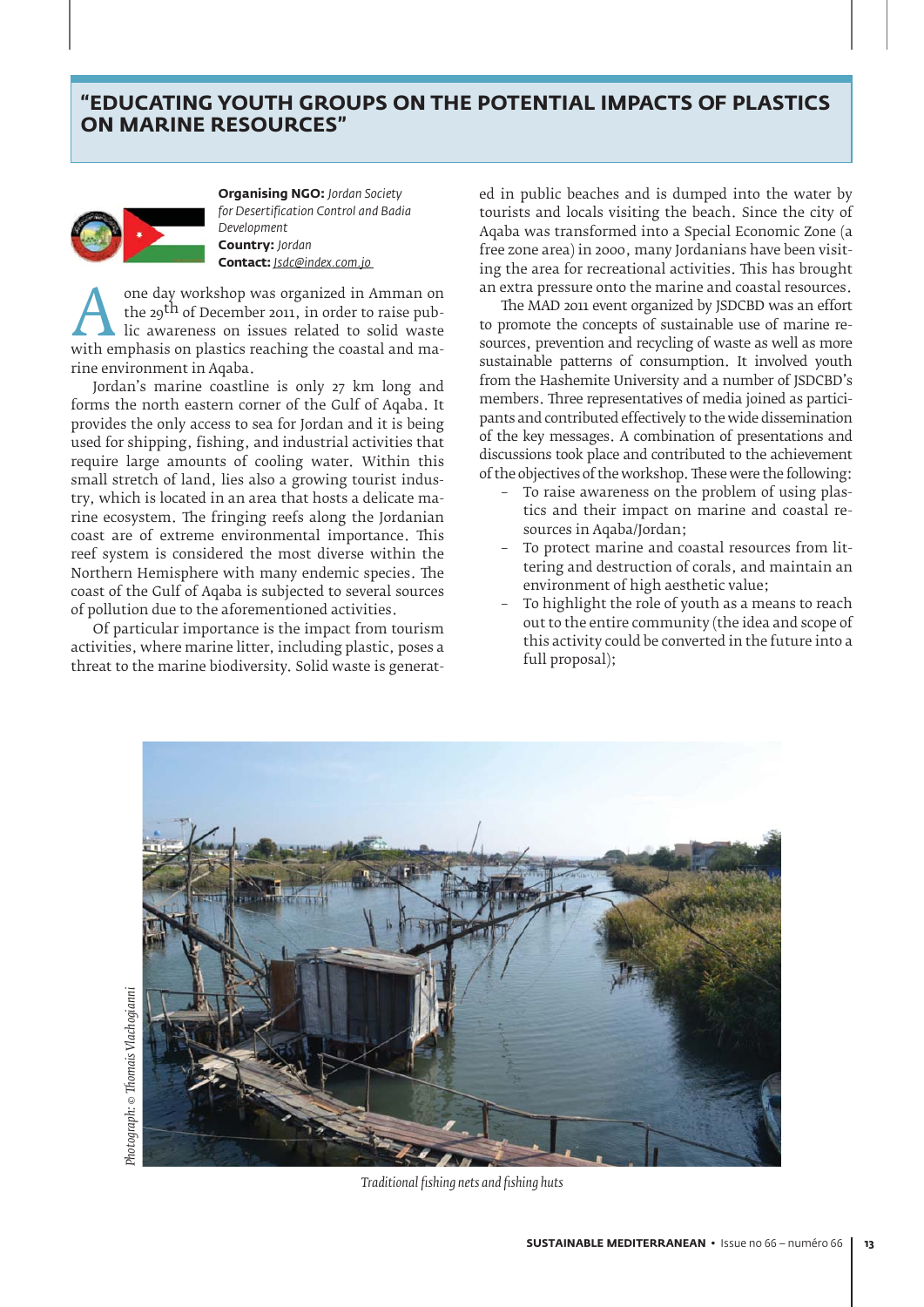- To contribute to the national efforts aiming at protecting the marine and coastal resources;
- To promote relevant concepts such as "Sustainable Production & Consumption" and "sustainable tourism" among the target groups;
- To strengthen the participation of youth in the protection, preservation and improvement of the environment;
- To discuss and promote the concept of "Education

for Sustainable Development" and provide tips on sustainable consumption behaviors and responsible consumer choices.

According to participants, the event "*provided new information on the importance of the conservation of the marine and coastal environment".* Therefore, we believe that a major output of the workshop was improving the level of environmental awareness on marine environment issues among the selected youth groups".



*Bottom of the sea, Gulf of Aqaba*



Photograph: © Thomais Vlachogianni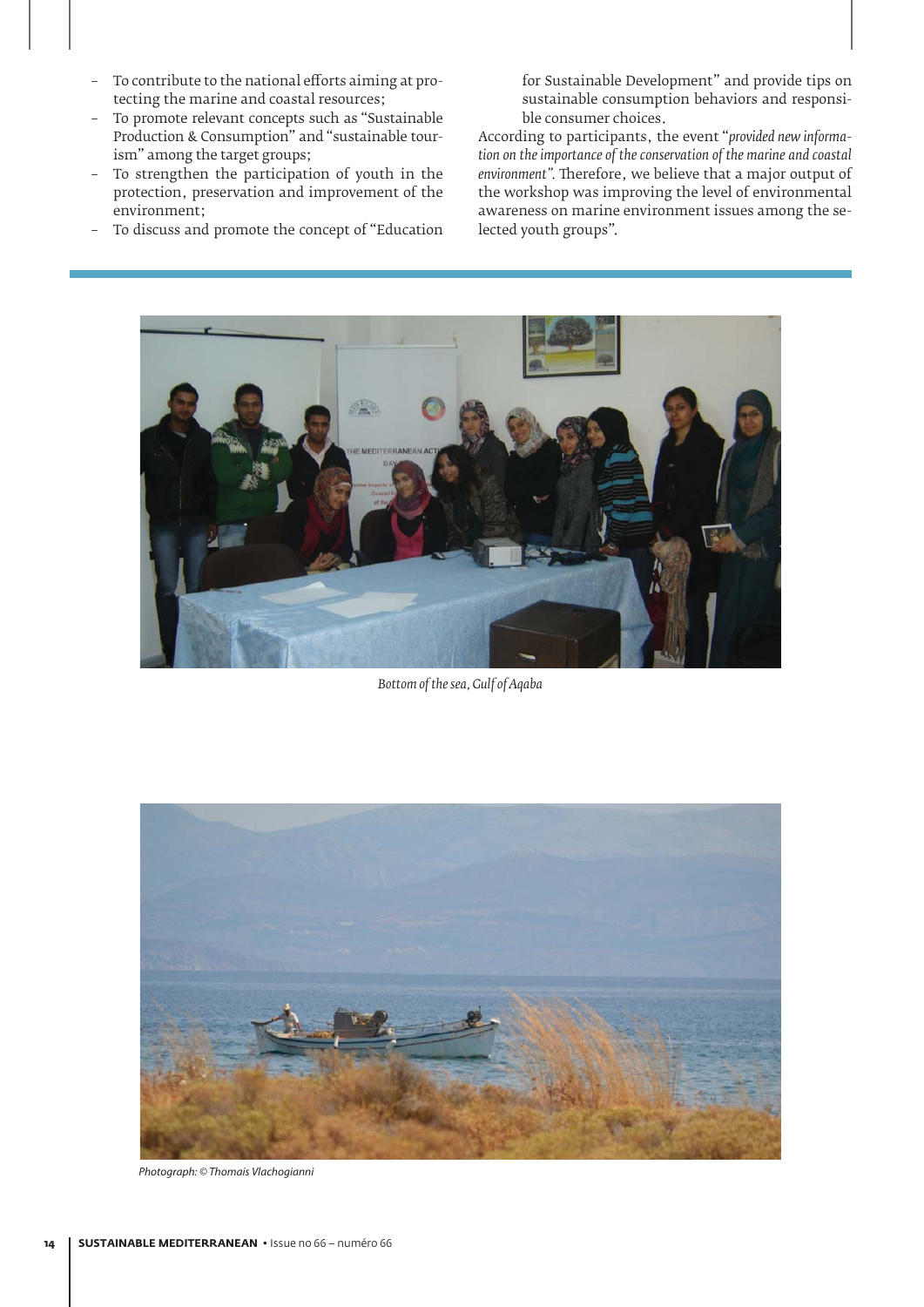## **TYOUTH: THE ULTIMATE PLAYER IN SUSTAINABLE PRODUCTION AND CONSUMPTION"**



**Organising NGO: Makhzoumi**  *Foundation* **Country:** Lebanon **¢¡§§į***s.namani@makhzoumifoundation.org*

The MAD 2011 activity organized by the Makhzoumi<br>Foundation was a follow-up to the "YouthXChange<br>(YXC) in the Mediterranean", a project to challenge<br>our consumption behaviours and inspire responsible con-Foundation was a follow-up to the "YouthXChange (YXC) in the Mediterranean", a project to challenge our consumption behaviours and inspire responsible consumer choices. The "YouthXChange in the Mediterranean" initiative targets a mixed audience of youth, trainers, teachers, as well as media and local authorities.

In Lebanon the initiative was launched in November 2010, jointly by MIO-ECSDE and the Makhzoumi Foundation. Within this activity participants were introduced to the YXC kit that offers youth simple tips in an appealing way on sustainable consumption behaviors and responsible consumer choices. The kit was recently adapted to the realities of the Mediterranean Arab countries and was published in Arabic.

As a follow-up the Makhzoumi Foundation within MAD 2011 carried out the following activities:

– A study targeting 406 youth from different areas of the country (Beirut, Shiyah, Tripoli and Baalbeck) in order to assess their consumption behaviour. The results of the study revealed that considerable progress has been made in terms of sustainable consumption choices and environmental awareness, however awareness should be enhanced for recycling and sustainable use of resources, such as water, energy, etc.

- The development of a documentary film, which used the outcomes of the survey for the introductory part. The film presented some useful conclusions and recommendations based on the structure of the aforementioned YXC kit. A hundred copies of this film were produced and distributed to all participants who attended the YXC workshop in 2010 as well as to several other stakeholders.
- The organization of a workshop targeted to different stakeholders from ministries, schools, universities, scouts. The workshop was held at the premises of the Makhzoumi Foundation, on the 19<sup>th</sup> of December 2011 and a brief overview of the study results was presented. A brainstorming session followed on ways to reach out to broader audiences and contribute effectively to the promotion of more sustainable consumption patterns related to marine resources.



#### *Indicative questions included in the study*

*Do you buy things that have been reused or recycled?*